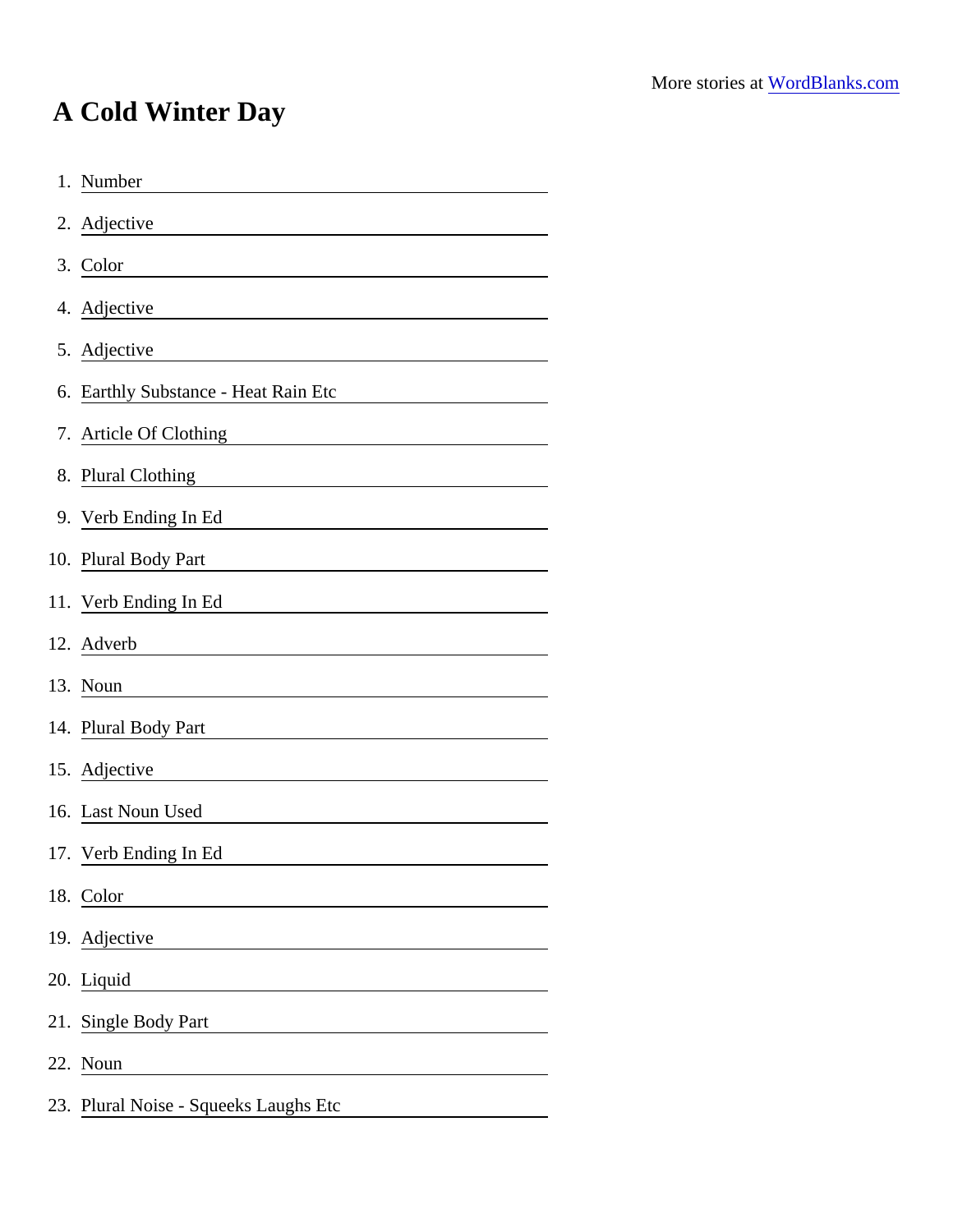| 24. Adverb                   |
|------------------------------|
| 25. Noun                     |
| 26. Noun - Plural            |
| 27. Adjective                |
| 28. Article Of Clothing      |
| 29. Adjective                |
| 30. Color                    |
| 31. Single Piece Of Clothing |
| 32. Adjective                |